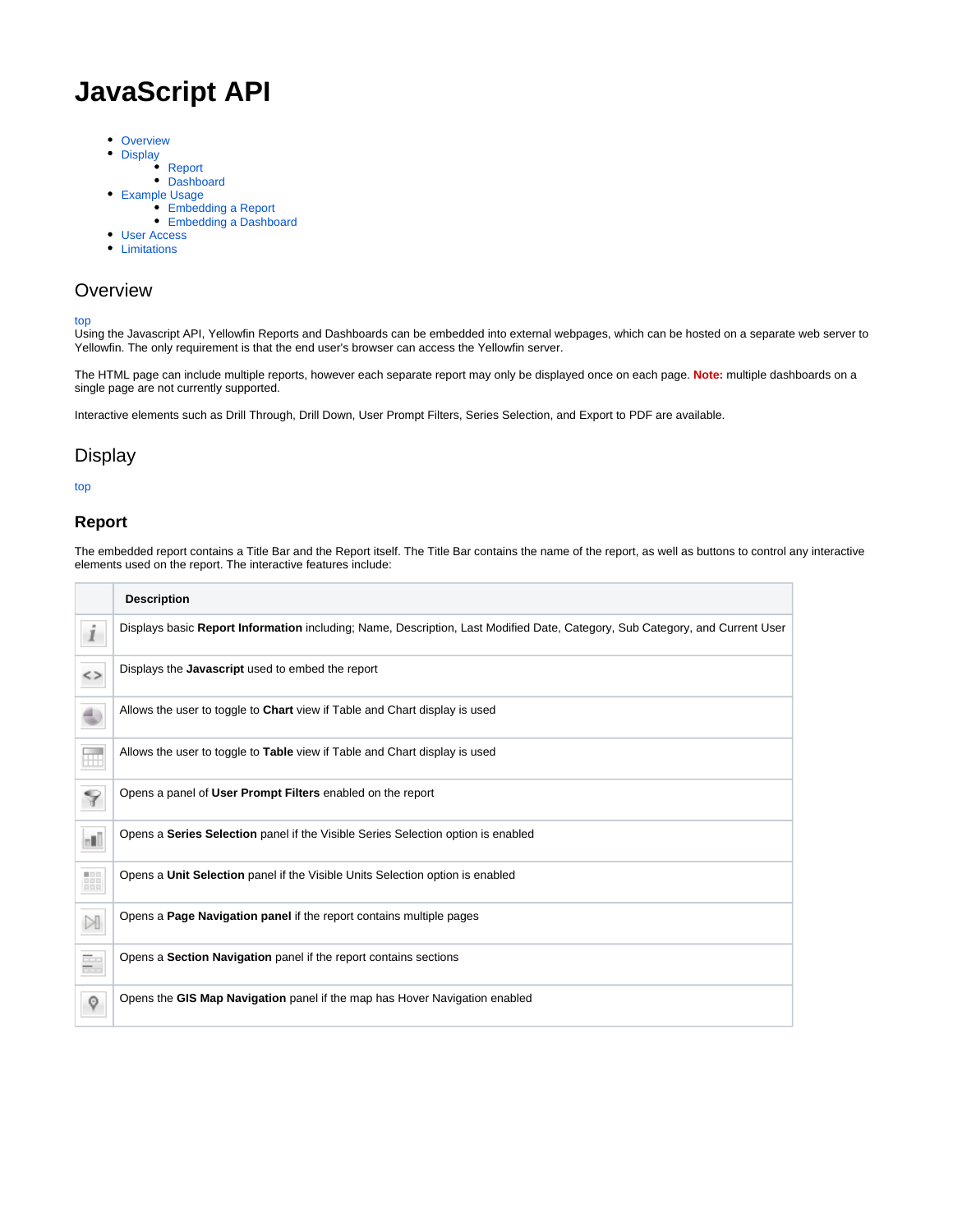| Opens the Export panel, allowing the user to export the report to various formats, including: |
|-----------------------------------------------------------------------------------------------|
| 当<br>Export to CSV<br>Export to DOC<br>25                                                     |
| Export to PDF                                                                                 |
| Export to Rich Text Format<br><b>Export to Text</b><br>٠                                      |
| <b>Export to XLS</b><br>≔                                                                     |
|                                                                                               |

### <span id="page-1-0"></span>**Dashboard**

The embedded dashboard contains a Title Bar for the entire dashboard, and then each of the dashboard reports (displayed the same as embedded reports), laid out the same way as they are when viewed through the Yellowfin front end. **Note:** dashboard filters and KPI dashboards are supported.

| <b>Description</b>                                                                                                       |
|--------------------------------------------------------------------------------------------------------------------------|
| Displays basic Dashboard Information including; Name, Description, Last Modified Date, and Current User                  |
| Displays the Javascript used to embed the dashboard                                                                      |
| Opens a panel of User Prompt Filters enabled on the dashboard                                                            |
| Opens the <b>Export</b> panel, allowing the user to export the dashboard to various formats, including:<br>Export to CSV |
| Export to DOC                                                                                                            |
| Export to PDF<br><b>Export to Rich Text Format</b>                                                                       |
| Export to XLS                                                                                                            |
|                                                                                                                          |

# <span id="page-1-1"></span>Example Usage

[top](#page-0-3)

## <span id="page-1-2"></span>**Embedding a Report**

Using the [Share](https://wiki.yellowfinbi.com/display/USER73Plus/Sharing) menu, copy the [Embed](https://wiki.yellowfinbi.com/display/USER73Plus/Embed) Javascript, which identifies the report to load, for use in your HTML page, wiki, or blog. It will take a form similar to this:

```
<script src="http://reporting.example.com/JsAPI?reportUUID=e5e5aaf3-c3b8-4f9b-8280-
e21e4d848e63&width=500&height=500" type="text/javascript"></script>
```
See the **Basic Use** for more information.

#### <span id="page-1-3"></span>**Embedding a Dashboard**

Using the [Distribute](https://wiki.yellowfinbi.com/display/USER73Plus/Tab+Security#TabSecurity-DistributingaPublicTab) menu, copy the [Embed](https://wiki.yellowfinbi.com/display/USER73Plus/Tab+Security#TabSecurity-Embed) Javascript, which identifies the dashboard to load, for use in your HTML page, wiki, or blog. It will take a form similar to this:

```
<script type="text/javascript" src="http://reporting.example.com/JsAPI?dashUUID=3b0b6c9a-9dfb-41f0-b85a-
eb17bb8aeeb9"></script>
```
<span id="page-1-4"></span>See the **Basic Use** for more information.